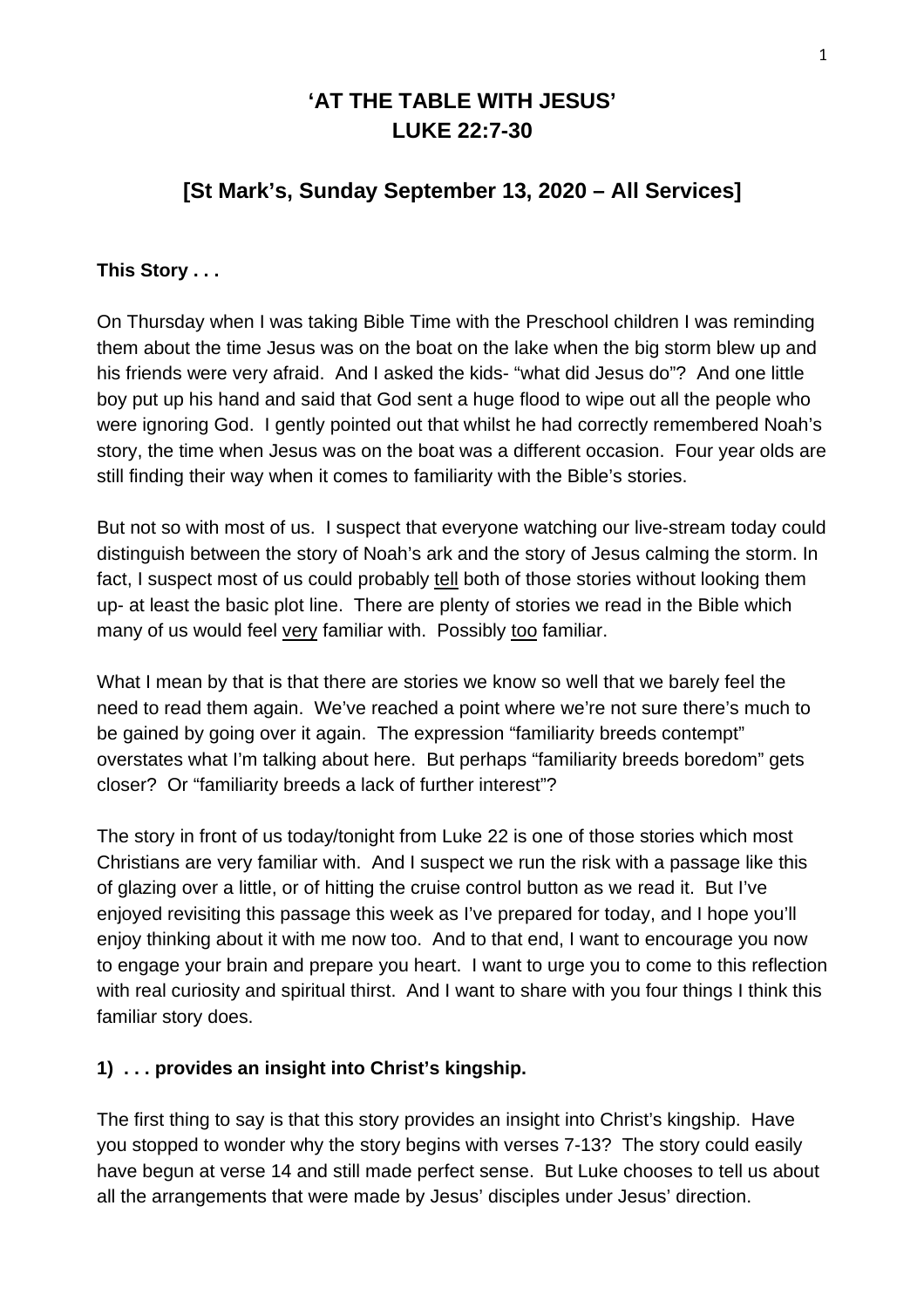He sends Peter and John off to the city to get the meal ready, and he tells them what to look for and what to expect when they get there. And, amazingly, things happened to them in exactly the way Jesus said they would. As we read at the start of verse 13: they 'found things just as Jesus had told them'.

Luke is showing us that Jesus seems to know the future before it happens. And this is further underlined by what follows. Jesus keeps talking about the future like he knows how it will go<sup>1</sup>. He talks about his betrayal by one of his friends. He talks about his heavenly kingdom and what part his disciples will play in it. And straight after this he even talks about how Peter will deny him, but then later repent.

This is the kind of king Jesus is. He's a king like God is king. He's the king who rules the world, whose own circumstances are not outside his control. Here is a man operating in a world whilst at the same time being sovereign over it. And, as a result, we have to draw the eye-watering conclusion that nothing is happening here by accident. Nothing.

## **2) . . . helps us to understand what follows.**

But the second thing we should say about his story this morning/evening is that it helps us to understand what follows. This meal Jesus shares with his disciples is offered to us as commentary on what's about to take place- especially in Jesus' death. Jesus is explaining to his disciples, and to us, not only what will happen, but why. I have four quick sub-points here.

#### **- Passover**

Number 1- this was a Passover meal, and that was very significant. The Jews celebrated the Passover to remember what God did when the Israelites were rescued from slavery in Egypt. And on the night of their escape the angel delivering God's judgement to the Egyptian homes "passed over" the homes of the Israelites. So they were spared God's wrath. And the Jews celebrated this salvation with the annual mealcooking a lamb to recall the lamb's blood on the doorframes of their ancestors' houses.

So the Passover meal was a gathering designed to look backwards together. But Jesus takes it and turns it on its head here. He gathers with his friends to look not backwards but forwards. He asks them to look forward to a moment in the very near future when he would be a sacrificial lamb, and when his blood would become the means by which his people would be safe. His blood would ensure that God's wrath would pass over his friends- then, and now.

 <sup>1</sup> See verse 16, verse 18, verses 21-22, and verses 29-30. See also verses 31-34- immediately after our passage for today.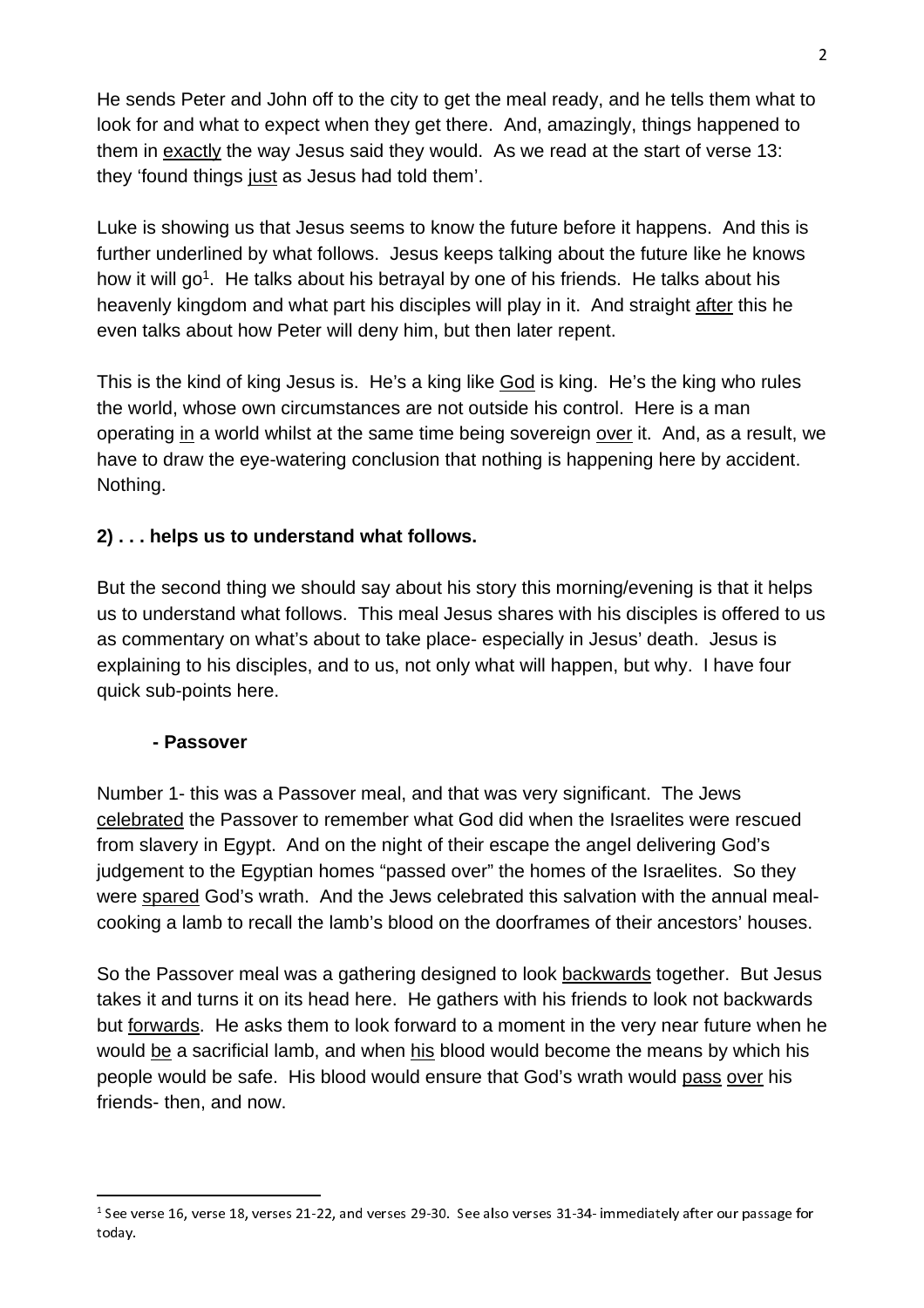#### **- new covenant**

Then number 2- Jesus is not just talking about a new Passover, but a whole new covenant- a whole new way for God to relate to his people. This is the language of verse 20 here.

## [Read 22:20]

This covenant is not characterised by two stone tablets with laws written on them. Rather this covenant is characterised by a man's blood. Incredibly, it would be blood poured out for the cleansing of all who trust him. In the events of the weekend that follows this meal, God was changing everything. He was completely reconfiguring how he would relate to people going forward.

## **- 'for you'**

And unmistakeably, number 3, Jesus' message for his disciples was that this was 'for them'. And Jesus' message for us today/tonight is the same. This new Passover is for you. This whole new way of God relating to people is for you. This blood poured out is for you. Why? Because God is for you. Jesus says, I am 'for you'. Verse 19: 'This is my body given for you'. Verse 20: 'This cup is the new covenant in my blood, which is poured out for you'.

#### **- worth remembering**

Which is why, number 4, that what Jesus says in this meal, and what Jesus then goes on to do, is worth remembering. Verse 19 again- 'do this in remembrance of me'. It would seem, in fact, that Jesus expected his disciples to keep doing this<sup>2</sup>. To keep breaking bread together, to keep drinking together, and by so doing to remember what the bread and the wine signified- his broken body and his shed blood. By remembering like this, Jesus' disciples would proclaim his death until he comes.

To say it's 'worth remembering' is to be in the realm of massive understatement. We might say it's worth remembering to buy milk next time you got the shops. But this is of an entirely different order, isn't it? This is worth remembering like it's worth remembering to breathe, like it's worth remembering your parents love you, like it's worth remembering your own name. This remembering is about life, and love, and identity. This remembering is the grounds of our salvation. And it is the garden bed in which the Christian life grows and flowers and bears fruit. This is worth remembering in the sense that it must not ever be forgotten- not now, not tomorrow, and not any day between now and the end.

 $\overline{\phantom{2}}^2$  See 1 Corinthians 11:23-26. See 1 Corinthians 11:23-26.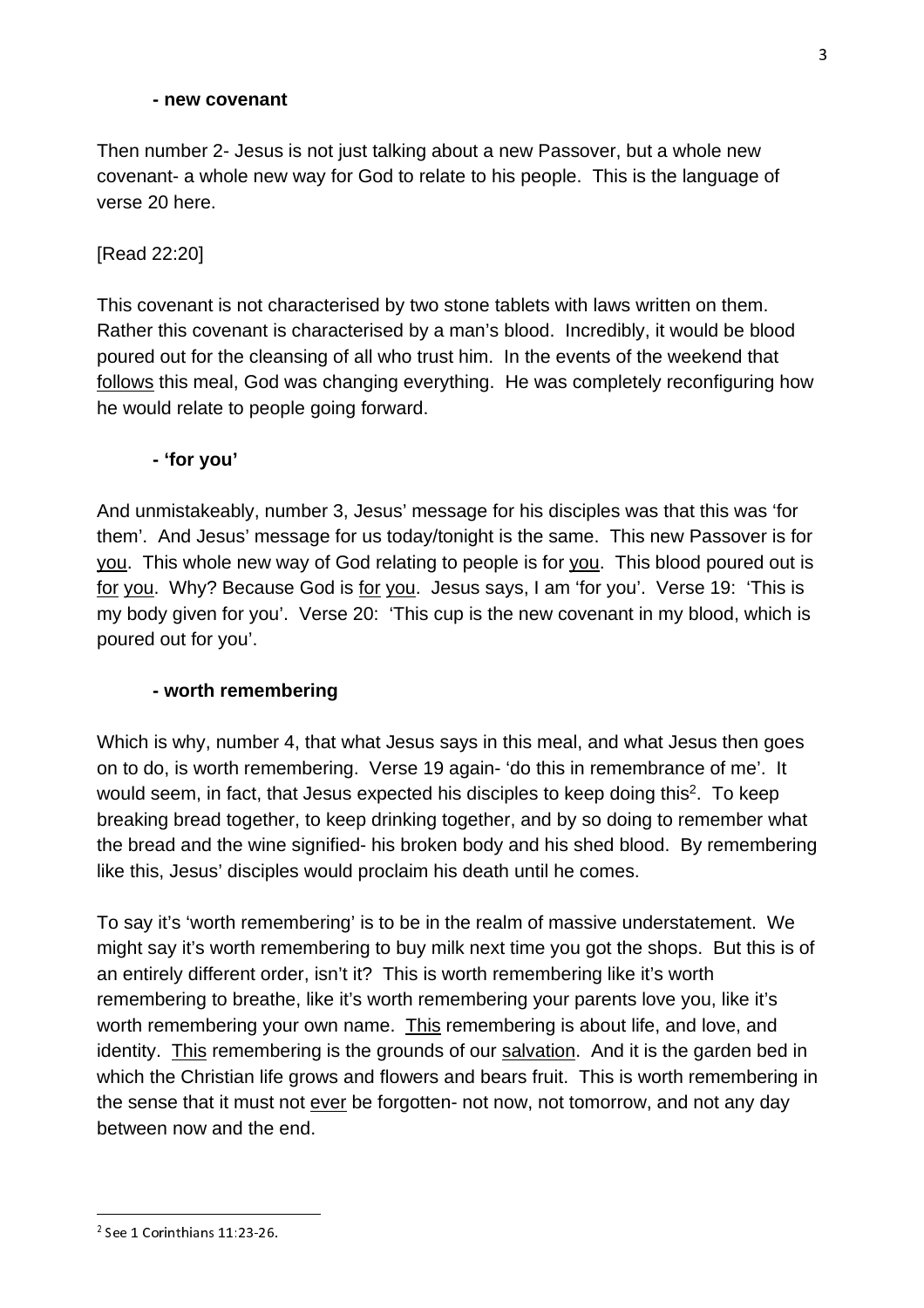## **3) . . . catapults us into service.**

So, this story provides an insight into Christ's kingship, and it helps us understand what follows. But thirdly, it also catapults us into service. I'm thinking here of the paragraph which begins with verse 24.

## [Read 22:24]

The juxtaposition of this with the section that comes before is remarkable, is it not? It's staggering, isn't it, that their Lord Jesus has just spoken about his willingness to suffer unimaginably for them and their next conversation is about which of them is greatest. It'd be like me turning up to NSW Cricket training in my role as chaplain, and bending the ears of some of Australia's test cricketers about my outstanding recent performance in 6<sup>th</sup> Grade for Northbridge Cricket Club. It'd be ridiculous and embarrassing. And that's what we have here. And so Jesus has to remind them again of who he is and why he's come.

He tells them that this way of thinking owes more to the world than the kingdom. And instead, the greatest amongst the disciples should be as humble as a dependent child. And the one who rules others, should be the one who serves. Like him. Verse 27.

## [Read 22:27]

Jesus reminds us here that his life, and his death, is the pattern for our lives. So when we're tempted to prefer our own interests to the interests of others we listen to his words in our ears: 'I am among you as one who serves'. When we're tempted to do the bare minimum because we're tired and lazy, we listen to his words in our ears: 'I am among you as one who serves'. When we're tempted to make a comfortable life our chief ambition, we listen to his words in our ears: 'I am among you as one who serves'. When we're tempted to focus on how others have let us down, we listen to his words in our ears: 'I am among you as one who serves'.

The Christian life is a life of service- a life radically and utterly devoted to the good of others. And it starts here, with this. We are propelled into the life of service by listening to these words. We are catapulted into love by the love Jesus himself has shown us.

#### **4) . . . anticipates fulfillment in the kingdom of God.**

And then, fourthly and finally, this story anticipates fulfilment in the kingdom of God. When we say that Jesus turns the Passover meal on its head to make it more about the future than the past, we don't just mean his death in the following 24 hours. We also mean the longer term future. The eternal future. In verse 16 here, and again in verse 18, and again in verses 29-30 we find Jesus talking about his heavenly kingdom. And on each occasion he talks about eating and drinking there. And he's foreshadowing a day when all his disciples from every age will be gathered around his table, enjoying him